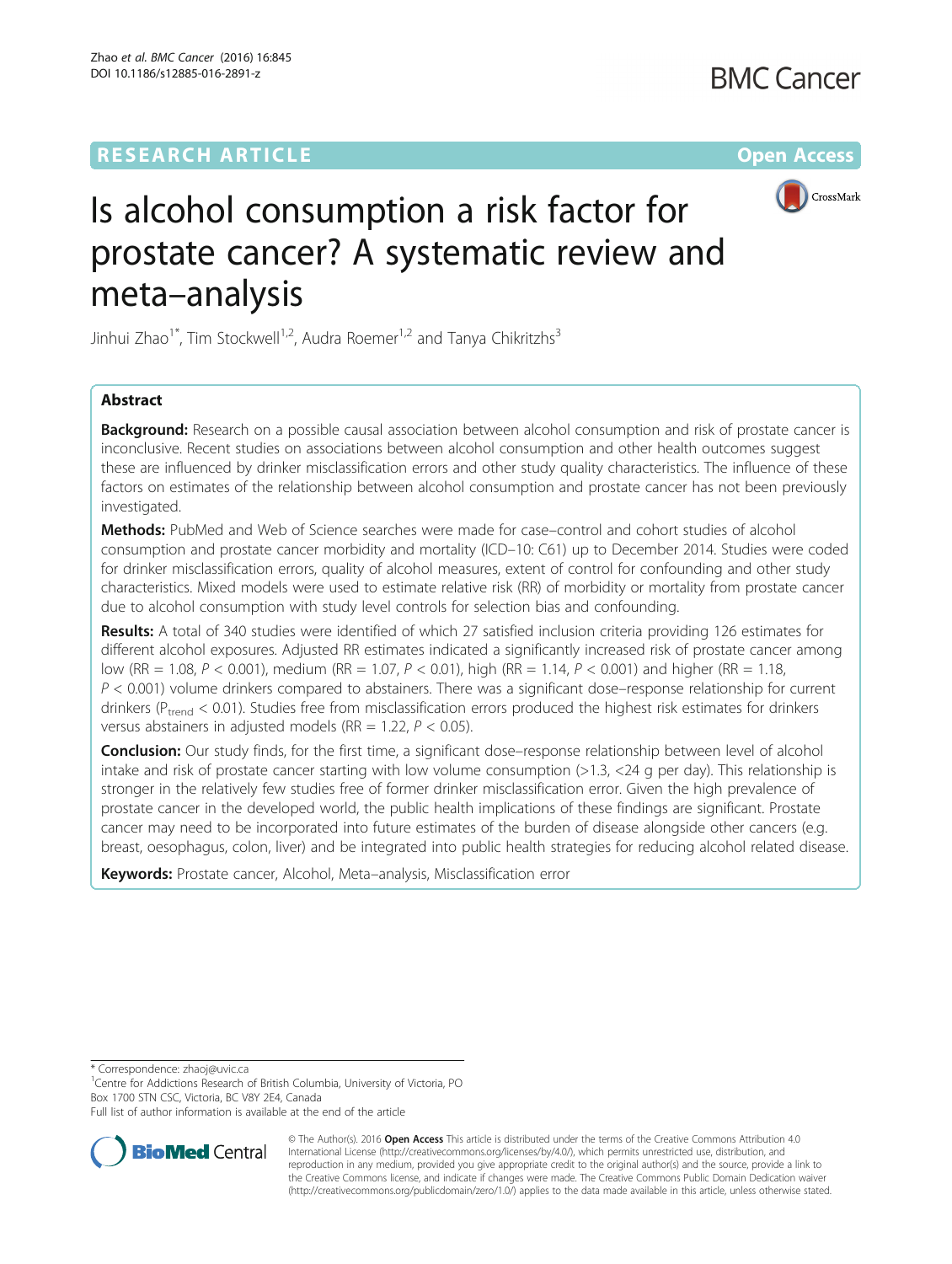#### Background

Prostate cancer is the development of cancer in the prostate, a walnut–sized gland in men that surrounds the top of the urethra and which produces seminal fluid [[1\]](#page-11-0). Its growth and functions are controlled by male hormones such as testosterone. Prostate cancer is the second most common cancer in men worldwide. Around 1.1 million cases were recorded in 2012, accounting for 15% of all new cases of cancer in men [[2](#page-11-0)]. It is most commonly diagnosed in high–income countries, where screening is common. It is the fifth most common cause of cancer death in men worldwide. Therefore prostate cancer as a chronic disease has become an important public health concern.

The risk factors for prostate cancer that can be considered established include age, race/ethnicity and family history [\[3](#page-11-0)]. Many observational studies have investigated alcohol consumption as a risk factor for prostate cancer. Conclusions from these studies and of reviews have been conflicting with some finding increased risk of prostate cancer [[4](#page-11-0)–[6](#page-11-0)], or decreased risk [\[7](#page-11-0)] and others finding no relationship [\[8](#page-11-0)–[13\]](#page-11-0). While many unidentified and uncontrolled factors or biases may have confounded the relationships of interest in these studies, an additional concern is that former and occasional drinkers may be misclassified into the abstaining reference group. Previous studies have showed that such misclassification can bias estimates of health risks from alcohol use, for example, underestimating risks from low–volume drinking [[14](#page-11-0)–[19](#page-11-0)]. Former and occasional drinkers may include people who have stopped or reduced their drinking as they aged and experienced declining health [[16, 20](#page-11-0)]. Thus including former and occasional drinkers can bias the abstaining reference group towards reduced health and by comparison, reduce estimated disease risk from drinking.

Over the past few decades there have been several reviews and meta–analyses conducted to examine the association of prostate cancer with alcohol consumption [[7, 8, 13](#page-11-0), [21](#page-11-0)–[25\]](#page-11-0). Early reviews by Longnecker [[13\]](#page-11-0) and Morton et al. [[8\]](#page-11-0) both concluded there was no relationship. Breslow and Weed [[24\]](#page-11-0) reviewed 32 studies of which only six reported significant associations between risk of prostate cancer and alcohol consumption. Dennis [[22\]](#page-11-0) conducted a meta–analysis on six cohort and 27 case–control studies, finding no overall association between prostate cancer and any alcohol consumption. However, when they examined 15 studies in which the relative risks (RR) for drinking levels were available, they found that three or more drinks per day increased the risk of prostate cancer. Dagnelie et al. (2004) [\[7](#page-11-0)] reviewed nine studies on prostate cancer and total alcohol consumption and found that six studies reported no association, two reported an increased risk and one a

decreased risk. A meta–analysis by Bagnardi et al. [[25](#page-11-0)] found a small but significantly increased risk for men drinking more than 50 g/day of alcohol, with a slightly higher risk for men consuming more than 100 g/day but there was no significant dose–response relation. This meta–analysis was the first to consider potential confounding, between–study variation and modifying effects of tobacco smoking but did not control for drinker misclassification errors. A meta–analysis by Fillmore et al. [[21\]](#page-11-0) found a significant relationship between prostate cancer and heavy alcohol use after controlling for the effects of median age of study populations, design and between–study variation. Rota et al. [\[23](#page-11-0)] found a significantly higher RR of prostate cancer for any drinking, light  $(\leq 1 \text{ drink/day})$  and moderate drinking  $(>1, <4$ drink/day) versus abstaining/occasional drinking but the analysis found no significant relationship with heavy drinking  $(\geq 4$  drinks/day) and did not consider the potential effects of misclassification. In summary, more recent reviews and meta–analyses have been more likely to find positive associations but none have adequately considered the effects of confounding and bias, including potential biases caused by misclassification of former and occasional drinkers in the abstainer reference groups.

The objectives of the present meta–analysis were: (i) to investigate the relationship between prostate cancer and alcohol consumption; and (ii) to examine whether estimates of this relationship may have been biased by drinker misclassification errors and other study characteristics.

#### **Methods**

#### Inclusion and exclusion criteria

The criteria for inclusion were: (i) case–control and cohort studies evaluating the relationship between alcohol consumption and prostate cancer; (ii) original articles published in English up till December 2014; (iii) articles that reported findings in odds ratio, hazard ratio, incidence ratio or standardized mortality ratio; and (iv) articles reporting at least three levels of alcohol consumption with drinking amounts, including the reference level. Articles with no abstainer group or a lowest drinking level greater than 0.33g/d were excluded. Additionally, studies reporting total alcohol consumption were included while studies based on consumption of specific beverages only such as wine, whiskey, vodka, sake or hard liquors were excluded. When the results of the study were published more than once or if the same dataset was used multiple times, only the most recent or more complete data were included in analyses. The primary outcomes of interest were mortality and/or morbidity from prostate cancer (ICD–9: 185 or ICD–10: C61) [\[26\]](#page-11-0).

While published and peer reviewed cohort or case– control studies were included in the review, all other article types including narrative reviews, letters, editorials,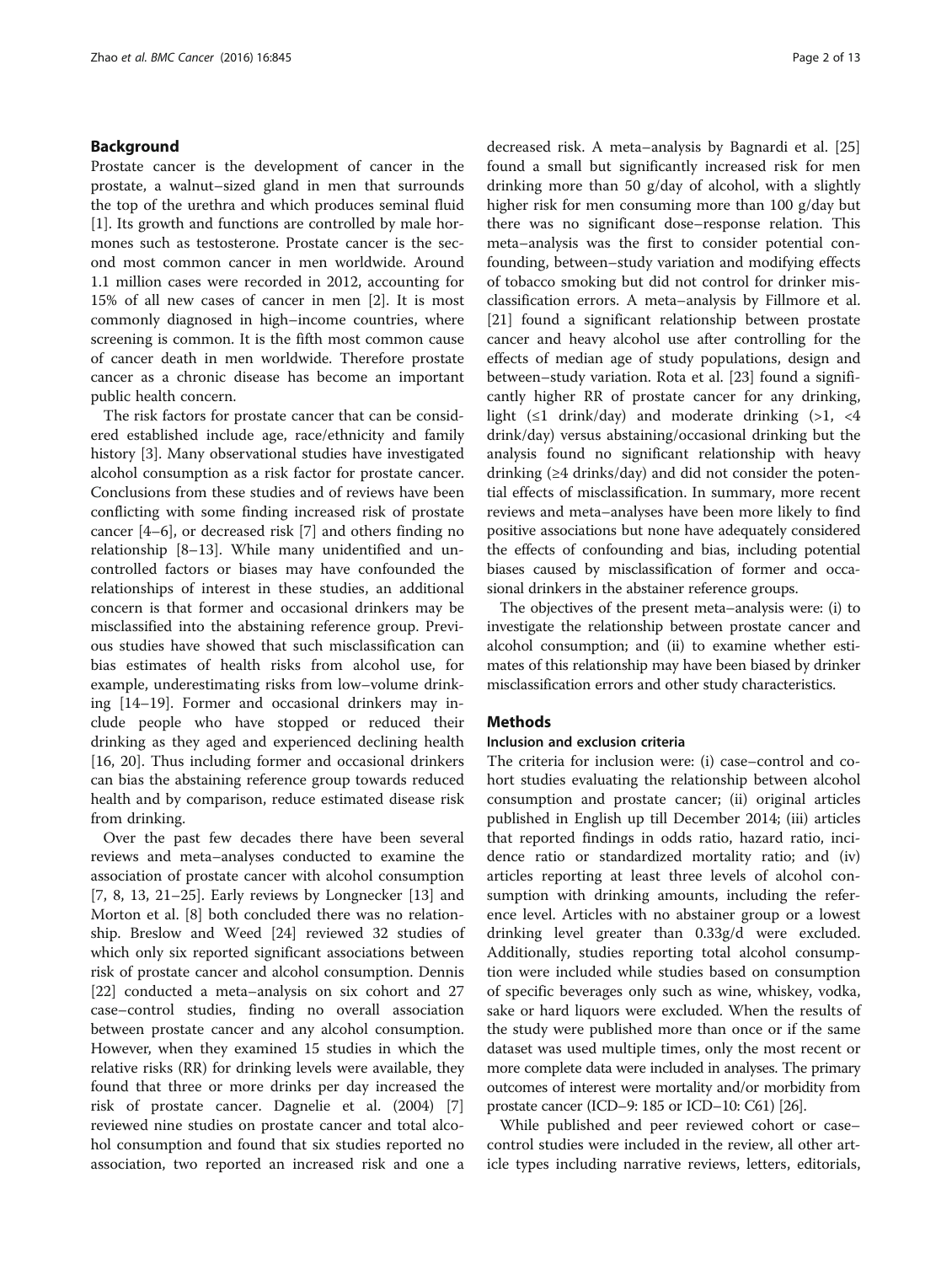commentaries, unpublished manuscripts, dissertations, government reports, books and book chapters, conference proceedings, meeting abstracts, lectures and address, and consensus development statement including guideline statements, were excluded.

#### Search strategy

The systematic review follows the Preferred Reporting Items for Systematic Reviews and Meta–Analyses (PRISMA) guidelines [\[27](#page-11-0)]. We identified all potentially relevant articles by searching Pubmed and Web of Science, through reference list cross–checking including those of previous meta–analyses and incorporating publications up to 31 December 2014. Hand searches of cited references in the selected articles, reviews and meta–analysis published on the same topic were also performed. The following MESH terms and text words were used: ("prostatic neoplasms" OR ("prostate" AND "neoplasms") OR "prostate cancer "OR ("prostate" AND "Cancer")) AND ("alcohol" OR (alcohol drinking) OR "alcohol consumption" OR "alcohol intake" OR ("alcohol" AND "consumption")).

#### Study selection

Two reviewers trained and supervised by the PI read the titles and/or abstracts of all the citations retrieved from the electronic database searches and removed all citations that were clearly not related to studies of the relationship between prostate cancer and alcohol consumption. The screening further involved abstract review. Full–text articles were obtained for all abstracts except for those that clearly did not meet eligibility criteria. The investigators were consulted in the event of any disagreement. Two of the investigators independently evaluated all studies selected for inclusion. The initial search identified a total of 340 studies of which 27 studies [\[4](#page-11-0)–[6](#page-11-0), [9](#page-11-0), [11, 12, 28](#page-11-0)–[48](#page-11-0)] satisfied the criteria for the meta–analysis after removing 313 records for reasons identified in Fig. [1.](#page-3-0)

#### Data extraction

Two reviewers independently reviewed all eligible papers to extract and code data from all studies fulfilling the inclusion criteria, and any disagreements were resolved by discussion with the investigators. Each study was coded with reference to a standardized code–book (available from authors on request) and under the supervision of investigators. The coding of all variables in the meta– dataset was double–checked by the first two authors. The data to be extracted were: (1) outcome, mortality or morbidity of prostate cancer; (2) measures of alcohol consumption; (3) study characteristics; (4) types of misclassification error of alcohol measure; and (5) controlled variables in individual studies.

A multitude of different approaches are used for assessing alcohol consumption in this literature [\[49](#page-11-0)]. Problematic approaches include assessing some beverage types and not others, assessing quantity consumed on a drinking day but not frequency, assessing consumption over very short time periods (e.g. two days) and assessing frequency but not quantity of consumption. We coded alcohol measurement as 'adequate' if both quantity and frequency of consumption was assessed for all alcoholic beverages and for a period of at least one week.

The primary exposure variable was level of daily alcohol consumption in grams of ethanol assessed at baseline and compared with a reference group of variously defined "non–drinkers" or "abstainers". When studies did not define the grams of alcohol per unit or drink, we used 8 g/unit for the UK; 10 g/drink for Australia, Austria, France, Greece, Hungary, Ireland, Netherlands, New Zealand, Poland, Spain, Sweden; 11 g/drink for Finland; 12 g/drink for Denmark, Germany, Italy, South Africa and Switzerland; 13.45 g/drink for Canada; 14 g/ drink for US; 12.5 g/drink for China, 19.75 g/drink for Japan and 12 g/drink for other countries [\[50, 51](#page-11-0)]. We converted alcohol intake into grams per day using the mid–points of reported categories to estimate mean values. Following practice in other meta–analyses involving self–reported alcohol consumption, the open–ended top categories (e.g. 6+ drinks/day) were coded by adding three–quarters of the range of the next lowest category to the lower bound (e.g. if 3 to 5 drinks this would be 6  $+$   $(5-3)*0.75 = 7.5)$  [\[52](#page-11-0)]. It is necessary to make some higher estimate than the lowest level possible for these open–ended categories with no fixed upper level (e.g., 7.5 in this case instead of 6 for 6+ drinks). We employed predetermined definitions of "low–volume" drinking (up to 20g ethanol per day) based on Australian NHMRC low risk drinking guidelines [[53\]](#page-11-0). This was operationalised as up to 24 g per day given that respondents in the studies reported whole drinks or units rather than grams i.e. 24g per day is closer to two than three 10g standard drinks per day. All data extracted from individual studies and analyzed during this study can be found in Additional file [1.](#page-10-0)

Studies were classified according to the presence or absence of two types of potential abstainer group bias: (i) including former drinkers and/or (ii) including occasional drinkers in the abstainer reference category. Studies were coded as having former drinker bias if a) results were not reported separately for former drinkers and b) there was no mention of removing former drinkers from the abstainer reference group. Following Fillmore et al. [[16](#page-11-0)], lifetime abstention was strictly defined as zero consumption and did not include studies with any level of occasional lifetime or past year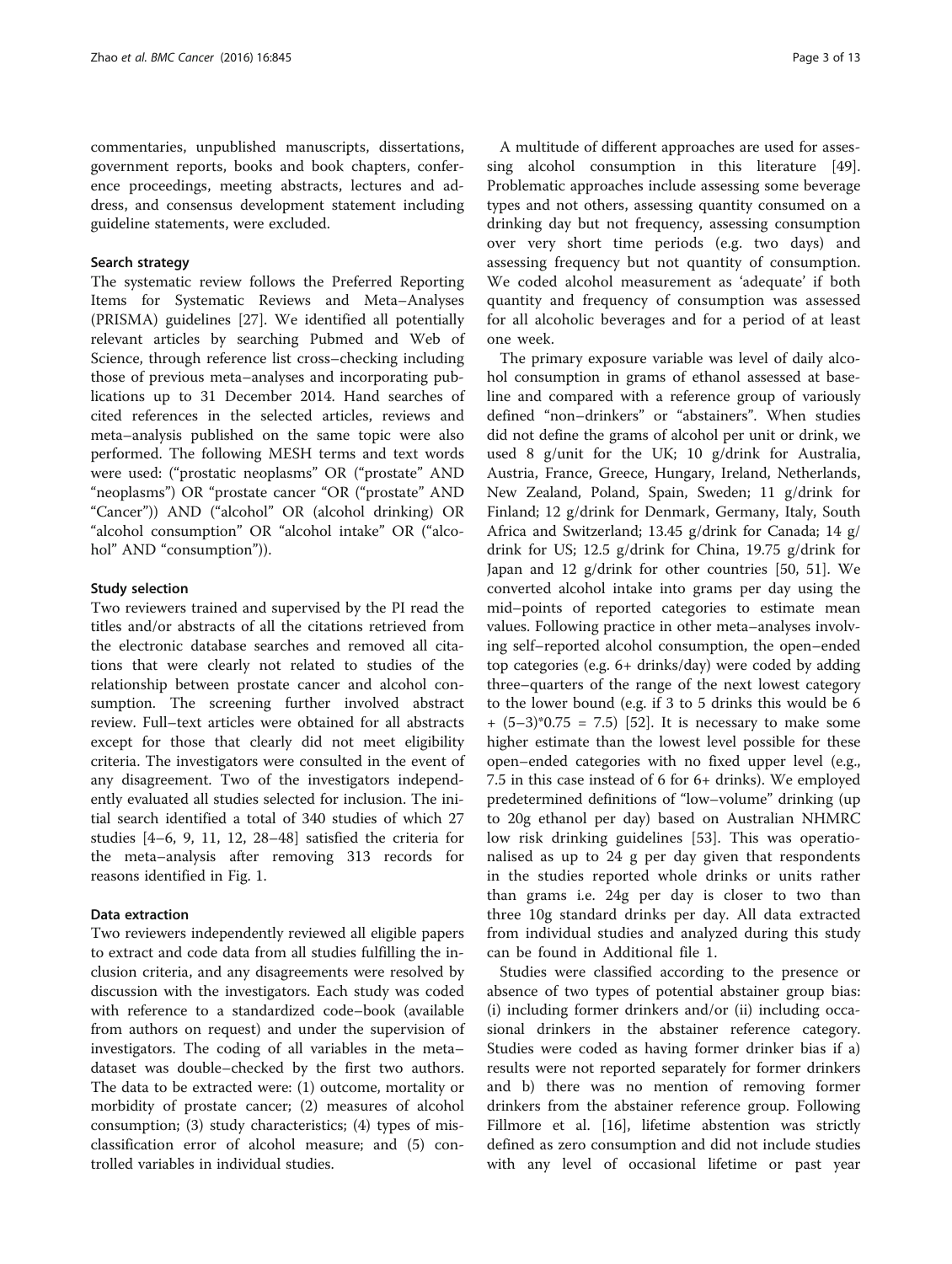<span id="page-3-0"></span>

drinking (e.g. less than 12 drinks or "rarely" or "hardly ever" drinking). Our rationale for this strict criterion was that self–reported infrequent drinkers have been shown to greatly underreport their personal consumption [[54, 55](#page-12-0)]. Studies were coded as having occasional drinker bias if a) results were not reported separately for occasional drinkers and b) frequency of drinking was assessed for a "usual" period or over less than 30 days. The rationale here is that if a person reports "usually" not drinking over the course of a month, persons drinking less than monthly may still be occasional drinkers. When a study used occasional drinkers as the reference category and risk for abstainers was independently assessed, the risk values were recalculated using the abstainer category as the reference group [[16\]](#page-11-0).

#### Strategy for data analysis

Where studies only reported mortality or incidence rates, these were converted to RR estimates [\[56](#page-12-0)]. Otherwise hazard ratios in cohort studies and odds ratio estimates in case–control studies were entered as observations of the estimated risk relationships for meta–analysis. When the odds ratios (OR as RR estimates) are estimated using logistic regression models in a case–control study, the OR tends to overestimate RR when it is more than one and to underestimate RR when it is less than one if the outcome becomes more frequent [[57\]](#page-12-0). Therefore, the formula below was used to correct the adjusted OR and its 95% CIs obtained from logistic regression in studies and derive an estimate of an association that better represents the true RR [[57](#page-12-0)].

$$
RR = \frac{OR}{(1-P_0) + (P_0 \times OR)},
$$

where RR is relative risk, OR is odds ratio and  $P_0$  is the incidence of outcome of interest in the non–exposed group.

Publication bias was assessed through visual inspection of the funnel plot of log–RR of morbidity or mortality of prostate cancer due to alcohol consumption against the inverse standard error of log–RR [[56](#page-12-0)] and Egger's linear regression method [[58\]](#page-12-0). We plotted a forest graph to examine how the RR estimate for any drinking in one study is different from others [\[56](#page-12-0)]. We also assessed between–study heterogeneity of RRs overall and by drinking groups using Cochran's Q [\[59](#page-12-0)] and the  $I^2$  statistic [[60\]](#page-12-0). As no heterogeneity was detected, fixed effects models were used to obtain the summarized RR estimates [\[56](#page-12-0)]. We also conducted sensitivity tests using random effects models, but patterns of results were very similar and are not reported here.

We used the fixed effects models to estimate the weighted RRs of prostate cancer for any alcohol use and by drinking groups while adjusting for the potential effects of study–level covariates [\[56, 61](#page-12-0)–[63\]](#page-12-0). Drinking level in each study group was examined in terms of pre– defined specific consumption levels. Drinking categories were defined and reclassified as: (1) lifetime occasional drinkers (0.02–0.33 g/day); (2) former drinkers now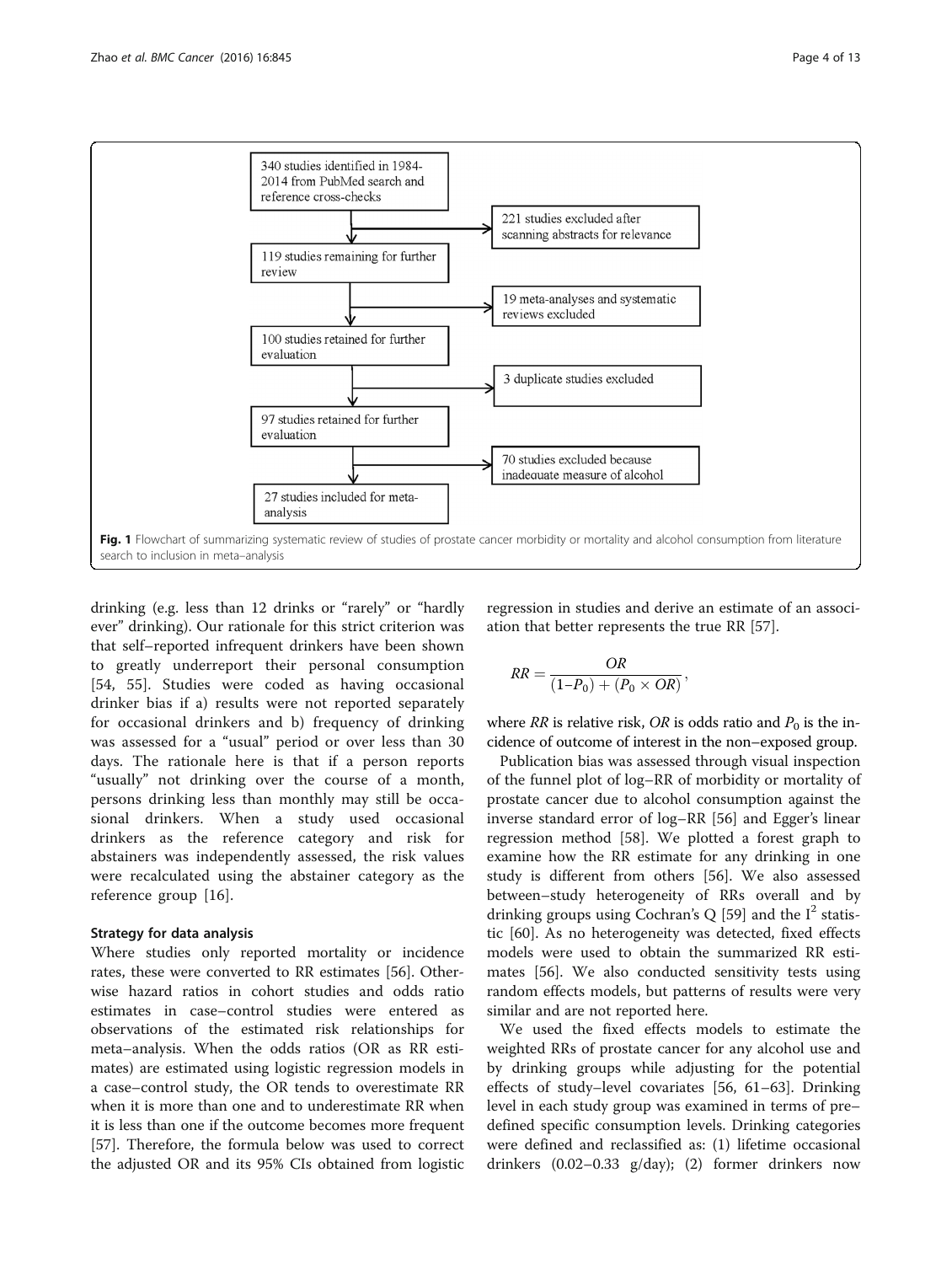completely abstaining; (3) current occasional drinkers, up to one drink per week  $\left($  < 1.30 g per day); (4) low volume drinkers, up to 2 drinks or  $1.30-24$  g per day; (5) medium volume, up to 4 drinks or 25–44g per day; (6) high volume drinkers, up to 6 drinks or 25–64g per day; and (7) higher volume drinkers, 6 drinks or 65g or more per day. All studies had an open–ended heavier drinking group, i.e., with no upper limit of quantity consumed per day for responses accepted as valid. We investigated the dose–response relationship between the RR and alcohol consumption for those who drank one drink or more per week using the midpoint of each exposure category using t-test in multivariate linear regression analysis [[56](#page-12-0)].

We investigated the potential modification and confounding effects of study–level covariates using bivariate analysis of RR of prostate cancer morbidity or mortality and any alcohol consumption [[64\]](#page-12-0). According to the availability of the data from 27 included studies, the following study characteristics were investigated: (1) study designs which included cohort study, population–based case–control study and hospital–based case–control study; (2) outcomes, i.e., morbidity or mortality of prostate cancer; (3) adequacy of drinking measurement method defined as whether both quantity and frequency of total alcohol consumption was assessed for at least one week; (4) mean or median age of individual study populations at baseline; (5) year at baseline, if recruited over a number of years then take midpoint; (6) whether subjects with a history of cancer were excluded at baseline or prior to randomization (yes, no or unknown); (7) presence of misclassification errors, i.e., including both former and occasional drinkers, only former drinkers, only occasional drinkers or neither former nor occasional drinkers in the abstaining reference group; (8) whether or not the study and control for social status (yes or no) using income or occupation measures; (9) whether or not a study controlled for racial identity or country of origin (yes or no); (10) whether or not a study control for smoking status (yes or no); (11) whether or not a study was conducted in US. We made stratified RR estimates for studies with different values for these characteristics and also examined the differences in the RR estimates between these same subgroups of studies [[64\]](#page-12-0).

The covariates above were selected for control in multivariate regression analyses on empirical grounds based on the P–value of bivariate tests of the log–RR of each covariate, and correlations with other covariates. Using all 27 studies, any variable whose bivariate test had a  $P$ –value <0.10 was considered as a candidate for the multivariate regression analyses of the log–RR of prostate cancer morbidity or mortality [\[65, 66\]](#page-12-0). If two or more covariates were moderately to highly correlated

(coefficient  $> 0.30$ ), the one with lowest P-value from the bivariate test was included in the multivariate regression analyses. Abstainer bias was the main interest of the present study and thus its potential confounding effect was adjusted for in the pooled analysis (Table [3](#page-8-0)) and further examined in the stratified analysis (Table [4](#page-9-0)). On the basis of these criteria, two other covariates were included in the analyses: (i) whether or not the study was conducted in the US and (ii) whether smoking was controlled in the individual studies (Tables [3](#page-8-0) and [4](#page-9-0)). Although the study design variable was not selected as a controlled covariate in the final models using bivariate analysis, the study design was a concern as these were unevenly distributed across the studies with different abstainer biases and the RR estimates were slightly different in case-control studies from cohort studies [[23\]](#page-11-0). We still examined the potential effect of the design variable by performing a sensitivity analysis by including and excluding it in multivariate regression analyses (Tables [3](#page-8-0) and [4](#page-9-0)). However, the estimates remained unchanged. We also conducted a correlation analysis of the study design variable and other selected covariates. The design variable was highly correlated with the abstainer bias variable (the coefficient =  $0.48$  and  $P < 0.001$ ) and it was not included in the final models.

In multivariate regression analysis, the dependent variable was the natural log of the RR estimated using the rate ratio, hazard ratio or odds ratio of each drinking group in relation to the abstainer category. All analyses were weighted by the inverse of the estimated variance of the natural log RR. Variance was estimated from reported standard errors or confidence intervals. The weights for each individual study were created using the inverse variance weight scheme used in fixed regression analysis in order to obtain maximum precision for the main results of the meta–analysis [\[56](#page-12-0)] and such analyses may adjust for confounding among the characteristics [[63](#page-12-0)].

Studies with large or small estimates and/or variance can be highly influential. Univariate analysis [[56](#page-12-0), [67, 68](#page-12-0)] was performed to identify outliers. If a particular RR was more than twice the standard deviation of the RR estimates by drinking groups it was considered to be an outlier; five risk estimates were identified as outliers among 126 risk estimates. Sensitivity analyses were run after excluding outliers but no substantial changes in the risk estimates resulted [\[56](#page-12-0)]. A sensitivity analysis was also run after excluding one study by Putnam et al. [\[41](#page-11-0)] with markedly higher risk estimates but, again, the estimates remained unchanged. There was also no substantial effect on the RR estimates when each of other studies were excluded or included.

All significance tests assumed two–tailed P values or 95% CIs. All statistical analyses were performed using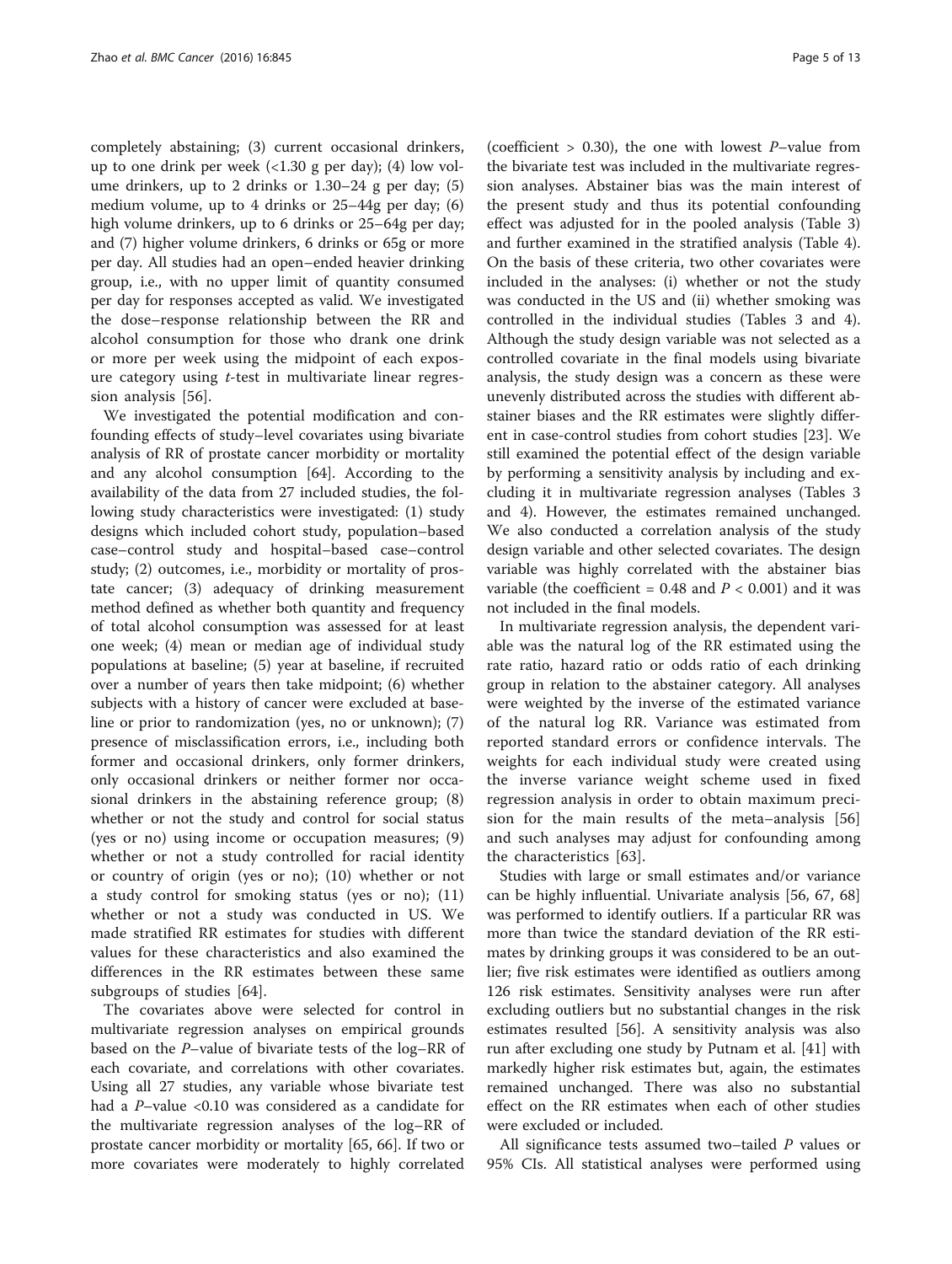SAS 9.3 and the SAS PROC MIXED procedure was used to model the log–transformed RR [\[69](#page-12-0)].

#### Role of the funding sources

The study funders had no role in study design, data collection, analysis or interpretation, report preparation and the decision to publish. All authors had full access to all the data and had final responsibility for the decision to submit for publication.

#### Results

There were 126 risk estimates available for different alcohol exposures across the 27 selected studies. Table [1](#page-6-0) presents the basic characteristics of these studies including covariates included in individual studies. As shown in Table [1](#page-6-0), there were 16 prospective and one retrospective cohort studies, five hospital–based case–control and five population–based case–control studies. A forest plot (see Fig. [2\)](#page-7-0) displays the weighted RR estimates for the risk of prostate cancer associated with any level of drinking versus "abstaining" reported in individual studies, grouped according to the type of misclassification error present. A visual inspection of Fig. [2](#page-7-0) indicates considerable cross–study variation in estimates.

Table [2](#page-7-0) presents unadjusted mean RR estimates of prostate cancer morbidity or mortality by level of alcohol consumption with tests of publication bias and heterogeneity. Figure [3](#page-8-0) provides a funnel plot showing the log–RRs and their inverse standard error from which there was no indication of publication bias as the plot is reasonably symmetrical. No significant publication bias was detected using the Egger's regression either for the pooled data or the individual drinking categories data  $(P > 0.05$  for each drinking category). Similarly, there was no significant heterogeneity detected using the Q statistic in either the pooled or individual drinking category estimates ( $P > 0.05$  in each case). Compared to the "abstainers" (a heterogeneous group defined differently in different studies due to presence or absence of misclassification errors), being a drinker at any level was associated with increased risk of prostate cancer (RR = 1.08, 95% CI: 1.04–1.12,  $P = 0.0033$ ). Risk of prostate cancer was significantly raised for low ( $RR = 1.09$ ,  $P = 0.0031$ ) and higher volume drinkers ( $RR = 1.15$ ,  $P = 0.0336$ ) but not other drinking categories. In unadjusted analysis, a significant dose–response relationship in the RR was observed among active drinkers (t–test statistic =  $3.42$ ,  $P = 0.0009$ ).

We next examined whether study characteristics either significantly modified or potentially confounded the risk relationships between alcohol consumption and prostate cancer morbidity or mortality outcomes. The weighted RR estimate for any drinking versus non–drinking is significantly higher for US than non–US studies (t–test  $P =$ 0.0005) but not significant for low volume drinking versus non–drinking (t–test  $P = 0.1432$ ) (see Additional file [2](#page-10-0). Weighted RR estimates according to study characteristics"). When further investigating whether the US vs. non–US variable was a modifier, the interaction term in the model was not statistically significant ( $P = 0.9580$ ) and so meta-analyses are presented on a pool of both US and non-US studies. When tests with low volume alcohol exposure alone were conducted (see Additional file [2](#page-10-0)) a borderline modification effect with the misclassification error variable was evident ( $P = 0.0767$ ) for the comparison between studies free of misclassification errors and those with just former drinker error. Two other variables were identified in bivariate analyses as potential confounders of the risk relationship between alcohol consumption and prostate cancer morbidity or mortality: (i) whether the US– non–US study ( $P = 0.0019$ ) and (ii) whether a study controlled for smoking status ( $P = 0.0838$ ). The misclassification error variable was included as covariates in the pooled (un–stratified) multivariate regression analysis given previous research highlighting their importance. Table [3](#page-8-0) presents weighted only, partially adjusted and fully adjusted mean RR estimates of morbidity or mortality due to prostate cancer for different drinking categories. The weighted RR estimates without further adjustment were significantly higher for low, medium, high and higher volume drinkers than abstainers. After further adjusting for the confounding effect of drinker biases (partially adjusted), the RR estimates increased. After further adjusting for US-non-US study and controlled smoking (fully adjusted), there was a statistically significantly increased risk of prostate cancer for low (adjusted RR = 1.08, 95% CI = 1.04-1.11 and t-test  $P =$ 0.0001), medium (adjusted RR = 1.07, 95% CI = 1.02–1.12 and t–test  $P = 0.0041$ ), high (adjusted RR = 1.14, 95% CI = 1.08–1.22 and t–test  $P = 0.0001$  and higher volume drinkers (adjusted RR = 1.18, 95% CI = 1.10-1.27 and ttest  $P = 0.0001$ ). There was also still a significant dose–response relation between risk of prostate cancer and alcohol consumption for current drinkers in adjusted analysis (Fully adjusted model, t-test statistic = 2.79,  $P_{trend}$  = 0.0063). Figure [4](#page-9-0) presents the adjusted RRs for different drinking levels.

Given the previous literature indicating the potential for misclassification errors to bias risk estimates, visual inspection of the Fig. [2](#page-7-0) and the borderline evidence for effect modification in Additional file [2](#page-10-0), we also present results stratified by type of misclassification errors detected in Table [4.](#page-9-0) These show substantially different estimates according to the presence or absence of different misclassification errors with studies free from errors having the highest RR estimate for low volume drinkers  $(RR = 1.23, 95\% \text{ CI: } 1.05-1.45, P = 0.0143)$  and those with only former drinker bias having the lowest ( $RR =$ 1.01, 95% CI: 0.96–1.06,  $P = 0.6901$ ). A similar pattern of results was evident for higher levels of alcohol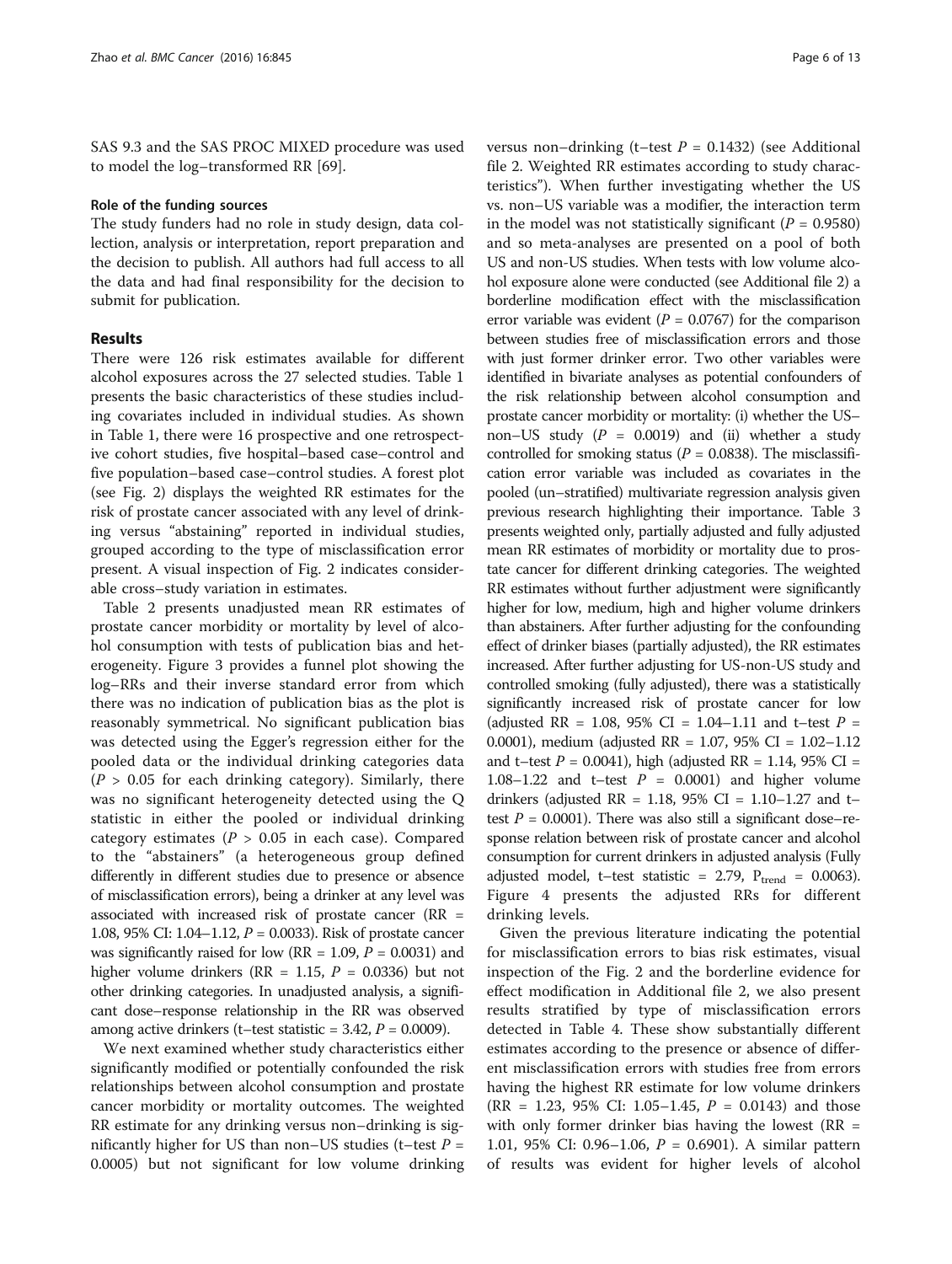<span id="page-6-0"></span>Table 1 Characteristics of 27 included studies for meta–analysis on prostate cancer and alcohol consumption

| Author                                    | Study country       | Cases/N <sup>a</sup> | Outcomeb | Design <sup>c</sup> | Age range | Follow-up yrs | Covariates assess |
|-------------------------------------------|---------------------|----------------------|----------|---------------------|-----------|---------------|-------------------|
| Studies with both biases                  |                     |                      |          |                     |           |               |                   |
| Stemmermann, [11]                         | US                  | 227/8006             | M/M      | P-cohort            | $46 - 65$ | 25.5          | 1,4               |
| Tavani et al., [12]                       | Italy               | 281/880              | Morb     | Hos-CC              | $25 - 79$ | u/a           | 1,2,4,5           |
| Breslow et al., [30]                      | US                  | 252/5766             | M/M      | P-cohort            | $25 - 75$ | 17.0          | 1,2,3             |
| Schuurman et al., [44]                    | Netherlands         | 680/58279            | Morb     | P-cohort            | $55 - 69$ | 6.3           | 1,2               |
| Lund Nilsen et, [37]                      | Norway              | 644/22895            | M/M      | P-cohort            | $40 - 99$ | 9.3           | 1                 |
| Ellison, [34]                             | Canada              | 145/3400             | M/M      | R-cohort            | $50 - 84$ | 23.0          | $\mathbf{1}$      |
| Sesso et al., [4]                         | US                  | 366/7612             | M/M      | P-cohort            | $30 - 68$ | $5.0$         | 1,4,5,6           |
| Velicer et al., [46]                      | US                  | 816/34565            | Morb     | P-cohort            | $50 - 76$ | 4.0           | $\mathbf{1}$      |
| McGregor et al., [38]                     | Canada              | 947/1986             | Morb     | Pop-CC              | $-79$     | u/a           | $\mathbf{1}$      |
| Sawada et al., [43]                       | Japan               | 913/48218            | Morb     | P-cohort            | $40 - 79$ | 16.0          | 1,4,5             |
| Studies with former drinker bias only     |                     |                      |          |                     |           |               |                   |
| Jain et al., [35]                         | Canada              | 617/1254             | Morb     | Pop-CC              | $48 - 92$ | u/a           | 1,4               |
| Putnam et al., [41]                       | US                  | 101/1572             | M/M      | P-cohort            | $40 - 86$ | 9.0           | 1                 |
| Platz et al., [40]                        | US                  | 2479/47843           | M/M      | P-cohort            | $40 - 75$ | 12.0          | 1,3,5,6           |
| Weinstein et al., [47]                    | Finland             | 1270/27111           | M/M      | P-cohort            | $50 - 69$ | 17.0          | 1,7               |
| Rohrmann et al., [42]                     | Europe <sup>e</sup> | 2655/142647          | M/M      | P-cohort            | $40 - 65$ | 8.7           | 4,5               |
| Watters et al., [5]                       | US                  | 17227/294707         | M/M      | P-cohort            | $50 - 71$ | 7.0           | 1,2,3,4,5,6       |
| Studies with occasional drinker bias only |                     |                      |          |                     |           |               |                   |
| Hiatt et al., [9]                         | US                  | 238/43432            | Morb     | P-cohort            | $30 - 99$ | 4.6           | 1,2,3             |
| Andersson et al., [28]                    | Sweden              | 256/508              | Morb     | Pop-CC              | $-79$     | u/a           | $\mathbf{1}$      |
| Hayes et al., [6]                         | US                  | 981/2296             | Morb     | Pop-CC              | $40 - 79$ | u/a           | 1,3               |
| Baglietto et al., [29]                    | Australia           | 732/16872            | M/M      | P-cohort            | $27 - 70$ | 10.3          | 1                 |
| Breslow et al., [48]                      | US                  | 8362/323354          | Mort     | P-cohort            | 18-99     | 8.3           | 1,2,3,5           |
| Studies with neither abstainer bias       |                     |                      |          |                     |           |               |                   |
| De Stefani et al., [33]                   | Uruguay             | 156/458              | Morb     | Hos-CC              | $40 - 89$ | u/a           | 1,2,4             |
| Lumey et al., [36]                        | US                  | 699/2740             | Morb     | Hos-CC              | $36 - 81$ | u/a           | 1,2,3             |
| Crispo et al., [32]                       | Italy               | 2663/4114            | Morb     | Hos-CC              | $46 - 74$ | u/a           | 1,2,5,6           |
| Chang et al., [31]                        | Sweden              | 1499/2629            | Morb     | Pop-CC              | $45 - 79$ | u/a           | $\mathbf{1}$      |
| Pelucchi et al., [39]                     | Italy               | 1294/2745            | Morb     | Hos-CC              | $46 - 79$ | u/a           | $\mathbf{1}$      |
| Sutcliffe et al., [45]                    | US                  | 3348/45433           | M/M      | P-cohort            | $40 - 75$ | 16.0          | 1,3,5,6           |

Note: <sup>a</sup>N = cases + controls in a case–control study. <sup>b</sup>M/M = mortality and morbidity, Morb = morbidity and Mort = mortality. <sup>c</sup>P–cohort = prospective cohort, R-cohort = retrospective cohort, Pop-CC = population-based case-control, Hos-CC = hospital-based case-control. <sup>d</sup>1: age; 2: social status; 3: race; 4: smoking status; 5: body mass index; 6: exercise. <sup>e</sup>10 European countries: Denmark, France, Germany, Great Britain, Greece, Italy, The Netherlands, Norway, Spain and Sweden

consumption and, also, for estimates of prostate cancer risk with any level of current alcohol consumption for which only the error–free studies show a significant risk for drinking regardless of whether adjustment is made whether studies controlled for US-non-US study or smoking. Sensitivity analysis found that inclusion or exclusion of the study design variable in the models made no difference to the estimates. These results are basically consistent with the pooled analysis in suggesting an increased risk even for low volume drinking but also indicate the importance of misclassification errors as a potential cause of bias. In particular, inclusion of former drinkers in the abstaining reference group appears to reduce the risk estimates.

#### **Discussion**

Meta–analyses of cohort and case–control studies were conducted to investigate (i) the role of alcohol consumption as a potential risk factor for prostate cancer and, (ii) whether this relationship was significantly influenced by key study characteristics and potential biases, in particular according to whether former and/or occasional drinkers were misclassified as abstainers. Unique among published meta-analyses [\[21](#page-11-0)–[23, 25\]](#page-11-0), we report a significant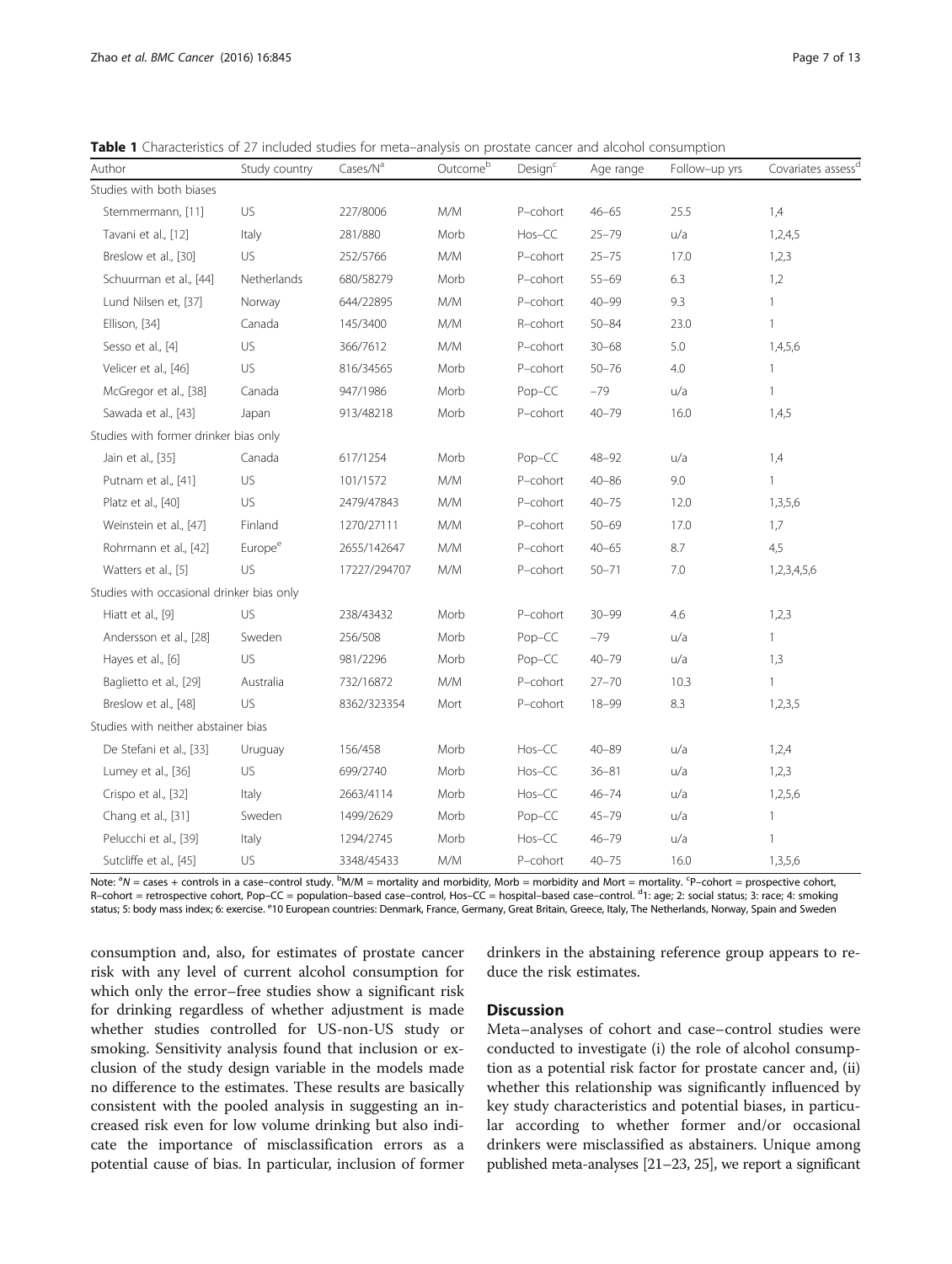<span id="page-7-0"></span>

dose response relationship to be observed with increasing risk of prostate cancer starting at low–level alcohol consumption (>1.33g and <25g ethanol/day) regardless of adjustment for study characteristics in pooled models of all 27 eligible studies. High (45– < 65 g/day) and higher (65+ g/ day) volume drinkers had a significantly higher risk ( $RR =$ 1.14 and 1.18). Further, there was no significant heterogeneity in study estimates or evidence of publication bias. However, when analyses were stratified by whether or not

studies misclassified former and/or occasional drinkers as abstainers, it was evident that former drinker bias reduced overall risk estimates to the extent that alcohol exposure at any level was no longer associated with significantly increased risk of prostate cancer. Out of 27 studies included, 16 contained former drinker bias, 15 occasional drinker bias only, six were free from both types of bias. It can be concluded that the common practice of combining former drinkers with abstainers in prospective studies of alcohol

Table 2 Unadjusted mean RR estimates of prostate cancer morbidity or mortality for different categories of drinkers compared with 'abstainers' ( $N = 27$  studies and 126 observations) with tests of publication bias and heterogeneity

| Drinking categories               | $N/n^a$ | Unadjusted mean RR          |               |             | Egger's regression for publication bias | Test for heterogeneity |                                               |  |
|-----------------------------------|---------|-----------------------------|---------------|-------------|-----------------------------------------|------------------------|-----------------------------------------------|--|
|                                   |         | RR (95 % CI)                | $t$ -test $P$ | Coefficient | $t$ -test $P$                           |                        | Q statistic $P \mid \cdot  ^{2}$ (%, 95 % CI) |  |
| Abstainer                         |         | 1.00                        |               |             |                                         |                        |                                               |  |
| Former drinker                    | 7/13    | $1.04(0.92 - 1.19)$ 0.5155  |               | $-1.33$     | 0.2274                                  | >0.05                  | $1.00$ (0.00 - 56.59)                         |  |
| Occasional (<1.30 g/day)          | 6/7     | $1.02$ (0.86 - 1.21) 0.8292 |               | $+1.63$     | 0.0542                                  | >0.05                  | $1.00$ (0.00 - 70.81)                         |  |
| Low volume $(1.30 - < 25$ g/day)  | 27/62   | $1.09(1.03 - 1.16)$         | 0.0031        | $+0.13$     | 0.5558                                  | >0.05                  | $10.66(0.00 - 64.80)$                         |  |
| Medium volume $(25 - < 45$ g/day) | 18/20   | $1.03(0.93 - 1.14)$         | 0.6046        | $-0.26$     | 0.4287                                  | >0.05                  | $1.00$ (0.00 - 62.37)                         |  |
| High volume $(45 - < 65$ g/day)   | 10/11   | $1.13(0.98 - 1.30)$         | 0.0935        | $-0.32$     | 0.5125                                  | >0.05                  | $13.38(0.00 - 53.90)$                         |  |
| Higher volume (65+ g/day)         | 9/13    | $1.15(1.01 - 1.13)$         | 0.0336        | $-0.24$     | 0.6353                                  | >0.05                  | $19.94(0.00 - 57.85)$                         |  |
| Any drinking                      | 27/126  | $1.08(1.04 - 1.12)$         | 0.0033        | $-0.04$     | 0.7727                                  | >0.05                  | $16.42(0.00 - 33.73)$                         |  |

Note:  ${}^{a}N$  = Number of studies and  $n$  = Number of risk estimates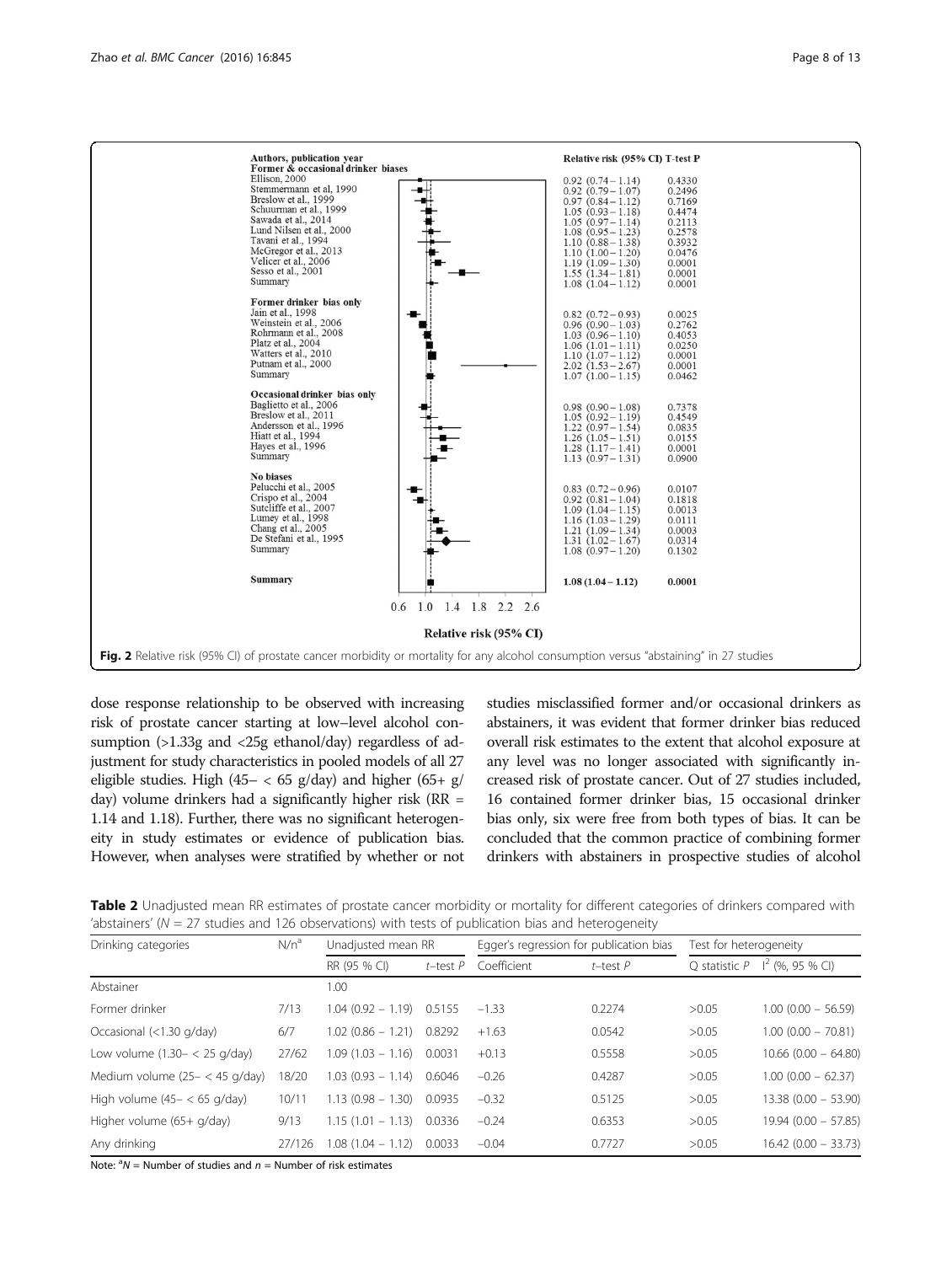<span id="page-8-0"></span>

consumption and health biases risk estimates downwards and can lead to underestimation of the risks posed by low volume consumption. There was no indication that misclassifying occasional drinkers contributed to significant downward bias in risk estimates and, further, when estimates were made separately for occasional drinkers the RRs tended to be slightly lower. We conclude that the common practice of misclassifying former drinkers as abstainers, especially in older studies, has sometimes disguised a significant association between alcohol exposure and risk of prostate cancer.

Alcohol is a known carcinogen causing a variety of human cancers [[70\]](#page-12-0) via different biological pathways depending on the anatomical site. The evidence that alcoholic drinks are a cause of cancers of the mouth, pharynx, larynx, oesophagus, liver, colorectum and breast in women is compelling [\[25,](#page-11-0) [70, 71](#page-12-0)]. Alcoholic beverages are multicomponent mixtures containing several carcinogenic compounds such as ethanol, acetaldehyde, aflatoxins and ethyl carbamate [[72\]](#page-12-0) and all of these compounds may contribute to increase the risk of cancer due to alcohol consumption reported in observational studies. The biological mechanisms by which alcohol intake might increase the risk of prostate cancer are not fully understood but the main mechanisms are likely to include a genotoxic effect of acetaldehyde, the induction of microsomal cytochrome P450 2E1 (CYP2E1) and associated oxidative stress, increased estrogen concentration, a role as a solvent for tobacco carcinogens, changes in folate metabolism, and changes in DNA repair [[73](#page-12-0)–[75](#page-12-0)].

Several limitations with our meta–analysis must be acknowledged. Our meta–analysis was based on 27 studies including 126 risk estimates. This sample is relatively small when conducting multivariate regression to control for study level characteristics that might confound

Table 3 Adjusted mean RR estimates of prostate cancer morbidity or mortality for different categories of drinkers compared with abstainers ( $N = 27$  studies and 126 risk estimates)

| Drinking categories               | $N/n^a$ | Weighted Mean RR <sup>b</sup> |               |               | Partially adjusted mean RR <sup>c</sup> |               |               | Fully adjusted mean RR <sup>d</sup> |               |               |
|-----------------------------------|---------|-------------------------------|---------------|---------------|-----------------------------------------|---------------|---------------|-------------------------------------|---------------|---------------|
|                                   |         | RR & 95 % CI                  |               | $t$ -test $P$ | RR & 95 % CI                            |               | $t$ -test $P$ | RR & 95 % CI                        |               | $t$ -test $P$ |
| Abstainer                         |         | 1.00                          |               |               | 1.00                                    |               |               | 1.00                                |               |               |
| Former drinker                    | 7/13    | 1.14                          | $0.99 - 1.30$ | 0.0642        | 1.12                                    | $0.98 - 1.29$ | 0.0990        | 1.10                                | $0.97 - 1.25$ | 0.1348        |
| Occasional (<1.30 g/day)          | 6/7     | 0.97                          | $0.86 - 1.10$ | 0.6126        | 0.96                                    | $0.85 - 1.08$ | 0.5265        | 0.95                                | $0.85 - 1.06$ | 0.3263        |
| Low volume $(1.30 - < 25$ g/day)  | 27/62   | 1.07                          | $1.04 - 1.10$ | 0.0001        | 1.08                                    | $1.05 - 1.12$ | 0.0001        | 1.08                                | $1.04 - 1.11$ | 0.0001        |
| Medium volume $(25 - < 45$ g/day) | 18/20   | 1.06                          | $1.02 - 1.11$ | 0.0068        | 0.08                                    | $1.03 - 1.13$ | 0.0023        | 1.07                                | $1.02 - 1.12$ | 0.0041        |
| High volume $(45 - < 65$ g/day)   | 10/11   | 1.15                          | $1.08 - 1.22$ | 0.0001        | 1.17                                    | $1.09 - 1.25$ | 0.0001        | 1.14                                | $1.08 - 1.22$ | 0.0001        |
| Higher volume (65+ g/day)         | 9/13    | 1.18                          | $1.09 - 1.27$ | 0.0001        | 1.20                                    | $1.11 - 1.29$ | 0.0001        | 1.18                                | $1.10 - 1.27$ | 0.0001        |
| Any drinking                      | 27/126  | 1.08                          | $1.04 - 1.12$ | 0.0039        | 1.10                                    | $1.02 - 1.18$ | 0.0214        | 1.08                                | $1.01 - 1.17$ | 0.0364        |

Note: <sup>a</sup>N = Number of studies and n = Number of risk estimates. <sup>b</sup>Weighted using the inverse of variance of natural log–RR. <sup>c</sup>Weighted RR estimates adjusted for both former and occasional drinker biases. <sup>d</sup>Weighted RR estimates adjusted for between–study variation, both former and occasional drinker biases, US/non–US study and control for smoking status in individual studies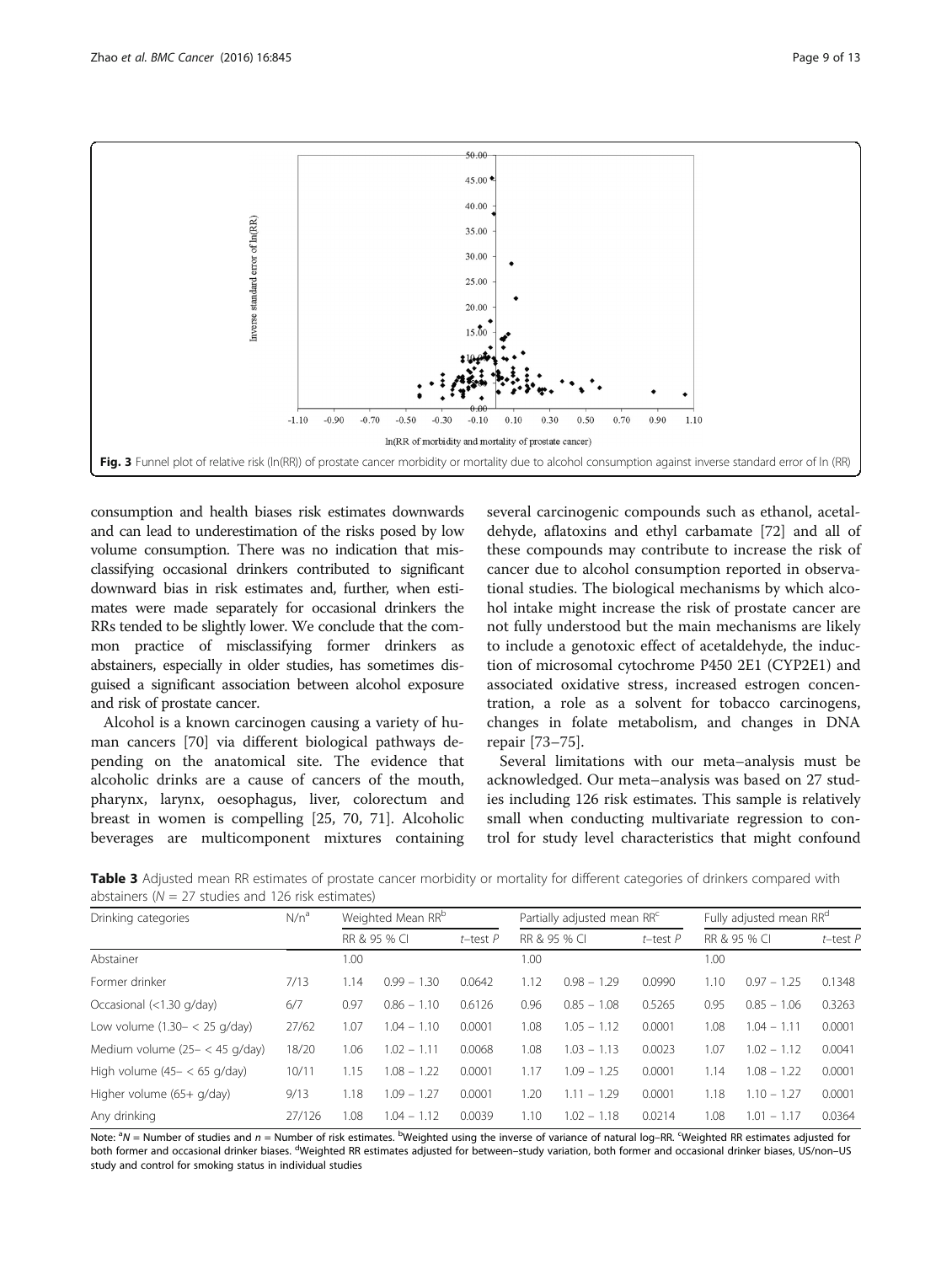<span id="page-9-0"></span>

the relationship between prostate cancer and alcohol consumption. Furthermore, adjustment for study level characteristics such as whether smoking status was controlled is of course not as precise as controlling for this variable at the individual level within a study. Inevitably, uncontrolled confounding from unmeasured or imprecisely measured variables will be present both within

and between studies. Control for smoking status, for example, can be done in many ways and some studies did not distinguish former smokers from lifetime non– smokers. Our analysis showed a statistically significantly higher risk of prostate cancer due to any drinking in the studies conducted in the US than in other countries. However, this effect disappeared when controls for other

Table 4 Adjusted mean RR estimates of prostate cancer morbidity or mortality for different categories of drinkers compared with 'abstainers' by misclassification errors

| Drinking categories                         | $N/n^a$ |           | Weighted for mean RR |               | Adjusted for mean RR <sup>b</sup> |               |               |
|---------------------------------------------|---------|-----------|----------------------|---------------|-----------------------------------|---------------|---------------|
|                                             |         | <b>RR</b> | 95 % CI              | $t$ -test $P$ | <b>RR</b>                         | 95 % CI       | $t$ -test $F$ |
| Former & occasional drinker biases          |         |           |                      |               |                                   |               |               |
| Low-volume $(1.30 - < 25$ g/day)            | 10/20   | 1.10      | $1.03 - 1.18$        | 0.1499        | 1.11                              | $1.03 - 1.19$ | 0.0069        |
| Medium-high volume (25+ g/day)              | 9/17    | 1.12      | $1.02 - 1.22$        | 0.0152        | 1.13                              | $1.04 - 1.24$ | 0.0079        |
| Any drinking (1.30+ g/day)                  | 10/37   | 1.11      | $1.05 - 1.17$        | 0.0273        | 1.12                              | $1.02 - 1.23$ | 0.0405        |
| Former drinker bias only                    |         |           |                      |               |                                   |               |               |
| Low-volume $(1.30 - < 25$ g/day)            | 6/16    | 1.05      | $1.00 - 1.10$        | 0.0708        | 1.01                              | $0.96 - 1.06$ | 0.6901        |
| Medium-high volume (25+ g/day)              | 5/10    | 1.10      | $1.05 - 1.16$        | 0.0005        | 1.05                              | $0.99 - 1.12$ | 0.1136        |
| Any drinking (1.30+ g/day)                  | 6/26    | 1.07      | $0.84 - 1.37$        | 0.1657        | 1.03                              | $0.87 - 1.22$ | 0.2760        |
| Occasional drinker bias only                |         |           |                      |               |                                   |               |               |
| Low-volume $(1.30 - < 25$ g/day)            | 5/10    | 1.08      | $0.97 - 1.21$        | 0.1411        | 1.06                              | $0.95 - 1.18$ | 0.2534        |
| Medium-high volume (25+ g/day)              | 4/9     | 1.06      | $0.95 - 1.18$        | 0.2674        | 1.01                              | $0.89 - 1.15$ | 0.8706        |
| Any drinking (1.30+ g/day)                  | 5/19    | 1.07      | $0.97 - 1.18$        | 0.0715        | 1.04                              | $0.83 - 1.29$ | 0.2955        |
| Neither former or occasional drinker biases |         |           |                      |               |                                   |               |               |
| Low-volume $(1.30 - < 25$ g/day)            | 6/16    | 1.12      | $1.05 - 1.18$        | 0.0008        | 1.23                              | $1.05 - 1.45$ | 0.0143        |
| Medium-high volume (25+ g/day)              | 3/8     | 1.10      | $0.95 - 1.26$        | 0.1798        | 1.20                              | $1.00 - 1.43$ | 0.0475        |
| Any drinking (1.30+ g/day)                  | 6/24    | 1.11      | $1.03 - 1.19$        | 0.0359        | 1.22                              | $1.07 - 1.38$ | 0.0321        |

Note: <sup>a</sup>N = Number of studies and n = Number of risk estimates. <sup>b</sup>Weighted using the inverse of variance and adjusted for US vs non–US study and control of smoking status in individual studies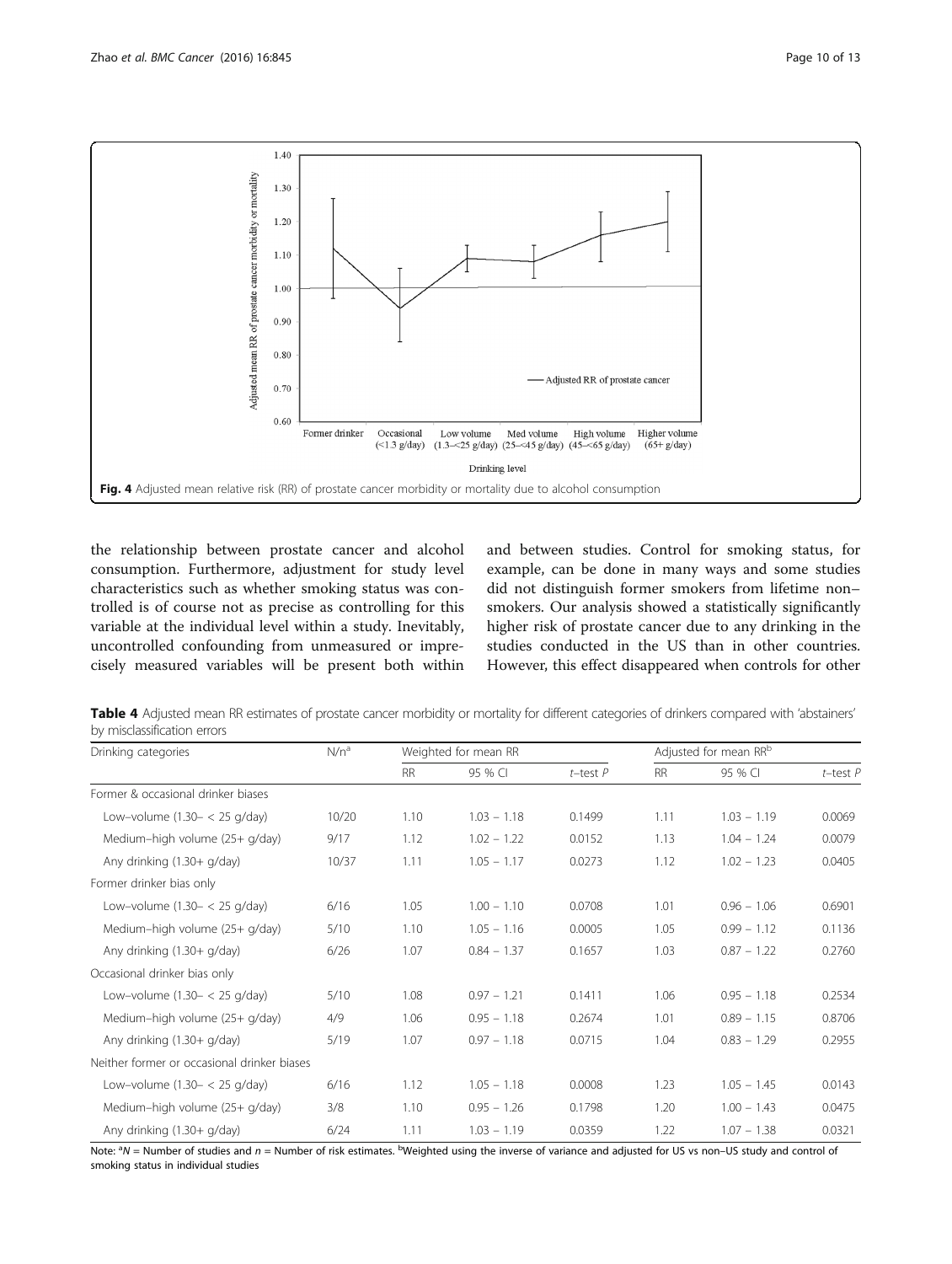<span id="page-10-0"></span>covariates such as drinker bias and between-study variation were introduced. This finding might be affected by the relatively small number of studies available for analysis and/or other unmeasured confounders and modifiers. The issue should be revisited in future metaanalyses when more studies are available. While there were relatively few studies available for analysis, the required number of subjects per variable for linear regression is much smaller than in logistic regression and a minimum of even two subjects per variable would not bias the estimate in linear regression analysis [\[76](#page-12-0)]. The great majority of identified studies suffered one or more serious methodological problems including the widespread practice of misclassifying former drinkers as abstainers. Our study was unable to incorporate the recommendation from Liang et al. [[77\]](#page-12-0) that former drinkers should in fact be included within the category of current drinkers according to previous drinking level so as to create an unbiased estimate of the risk relationship as only two eligible studies provided the risk estimates of differential drinking levels among former drinkers [[6](#page-11-0), [36](#page-11-0)]. Finally, as highlighted by Zeisser et al. [\[19\]](#page-11-0), many studies classified occasional drinkers as low or medium volume drinkers creating the possibility of "reverse occasional drinker bias". This may have differential effects according to gender but in the present study male occasional drinkers mostly had the lowest level of risk of prostate cancer. If occasional drinkers are included with low volume drinkers this could also have the effect of minimizing risk estimates. No studies were identified that were free of all possible types of misclassification error (ie when reverse occasional drinker bias is considered).

#### Conclusions

In summary, the RR of prostate cancer morbidity or mortality significantly increased at low volume alcohol consumption levels  $(>1.3$  g and  $<24$ g per day) compared to abstinence and a statistically significant a dose–response relationship was observed for the first time in a meta–analysis. The level of increased risk observed for low volume drinkers was relatively modest in the pooled analysis (8%), but was as high as 23% in the studies free of misclassification error. In either scenario, with a condition as prevalent as prostate cancer in developed countries, the public health implications of the findings are significant, so we suggest these are practically significant levels of risk for prevention purposes. Different forms of misclassification bias may differentially affect risk estimates, particularly the common practice of including former drinkers in the abstainer reference group may reduce risk estimates. Prostate cancer may need to be incorporated in future estimates of the burden of disease alongside other cancers (e.g. breast, oesophagus, colon, liver) and be integrated into public health strategies for reducing alcohol related disease. We recommend that

future prospective studies on alcohol and disease seek to avoid biasing risk estimates by misclassifying either (i) former or occasional drinkers as abstainers, or (ii) occasional drinkers as low volume drinkers. Following Liang and Chikritzhs [[77](#page-12-0)], we also recommend that former drinkers are classified with drinkers according to their past level of consumption.

#### Additional files

[Additional file 1:](dx.doi.org/10.1186/s12885-016-2891-z) Meta-analysis data on prostate cancer and alcohol consumption. (XLSX 42 kb)

[Additional file 2:](dx.doi.org/10.1186/s12885-016-2891-z) Weighted RR estimates according to study characteristics. (DOCX 44 kb)

#### Acknowledgement

We thank the authors of included studies who provided the data necessary for our meta–analysis. We thank Sapna Panwar who initially conducted the systematic searches working with Tanya Chikritzhs and Tim Stockwell. Tanya Chikritzhs and Tim Stockwell received fees from the Institute for Scientific Analysis, San Francisco, USA for some of their contributions during the course of the wider research program this study is a part of. We also thank Drs Alan Bostrom from the Institute for Scientific Analysis, San Francisco and Scott Macdonald, University of Victoria for valuable comments on an earlier draft of this paper.

#### Funding

This study was funded by the US National Institutes of Health [Award #1RO1AAO19939–02].

#### Availability of data and materials

All data generated and analyzed during this study are included in this published article and can be found in Additional file 1: Meta-analysis data on prostate cancer and alcohol consumption.

#### Authors' contribution

TC (PI) and TS (co–investigator) were involved in the study design of the project "Systematic error and confounding: Meta–analyses of alcohol and disease" funded by the NIH [Award #1RO1AAO19939–02]. TS, TC, AR and JZ were involved in literature search, study selection, data extraction. JZ, TS and AR checked the data. JZ and TS conducted the statistical analyses, interpreted the results and wrote the first draft of the original manuscript. TC revised the manuscript and all authors approved the final manuscript.

#### Competing interests

JZ, TC and AR declare no competing interests. TS declares funding received from Systembolaget, the Swedish retail alcohol monopoly for a study of public health impacts of restrictive alcohol policies. Systembolaget reports to the Swedish Ministry of Health and has a mandate to limit the public health consequences of alcohol consumption.

#### Consent for publication

Not applicable.

#### Ethics approval and consent to participate Not applicable.

#### Author details

<sup>1</sup> Centre for Addictions Research of British Columbia, University of Victoria, PO Box 1700 STN CSC, Victoria, BC V8Y 2E4, Canada. <sup>2</sup>Department of Psychology University of Victoria, PO Box 1700 STN CSC, Victoria, BC V8Y 2E4, Canada. <sup>3</sup>National Drug Research Institute, Curtin University, GPO box U1987, Perth 6845, WA, Australia.

Received: 24 August 2015 Accepted: 25 October 2016 Published online: 15 November 2016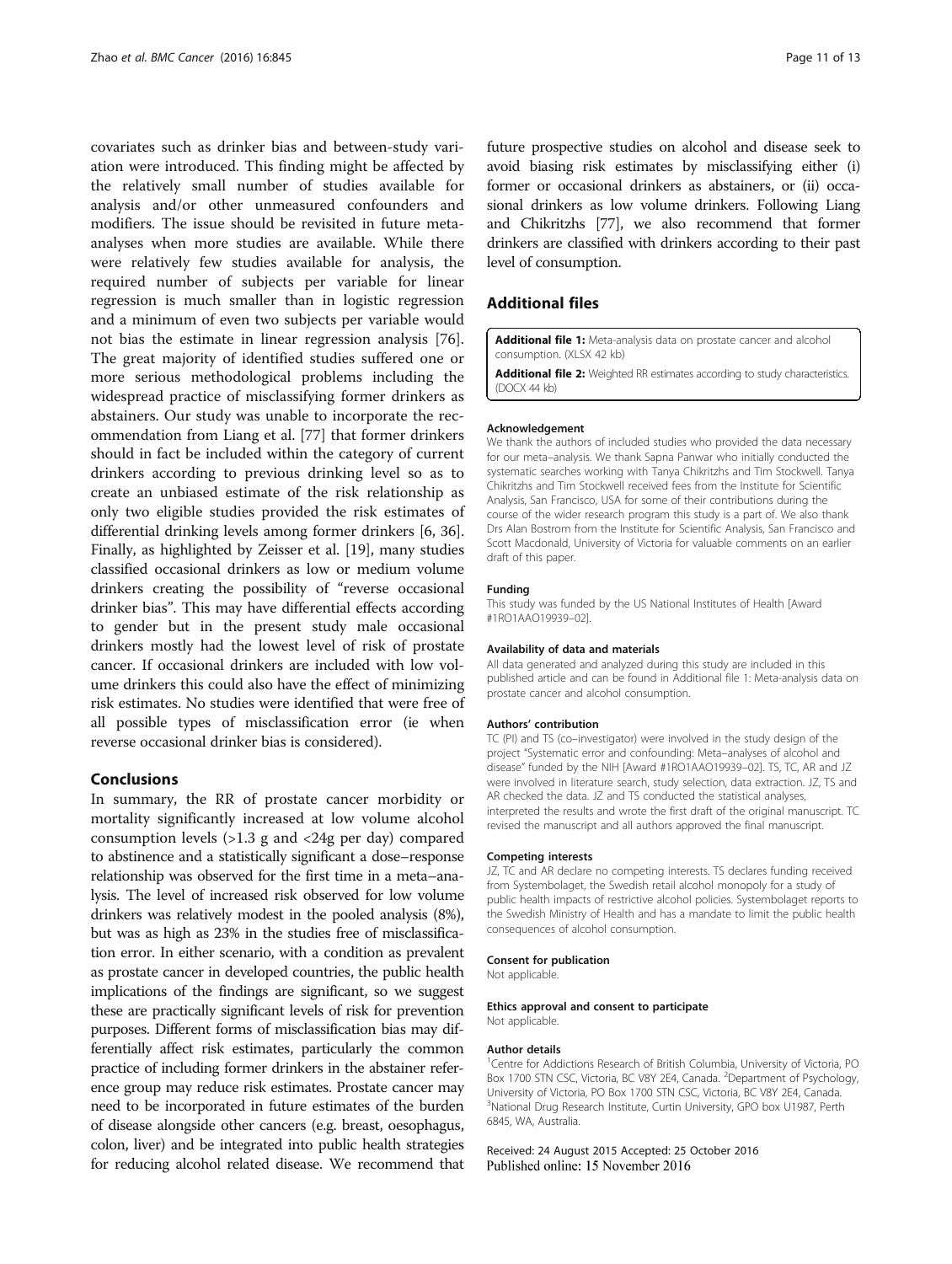#### <span id="page-11-0"></span>References

- 1. Bostwick DG, Crawford DE, Higano CS, Roach III M. American Cancer Society's complete guide to prostate cancer. Atlanta: American Cancer Society; 2004.
- Forman D, Ferlay J. The global and regional burden of cancer. In: Wild BWSaCP, editor. World Cancer Report 2014. Lyon: International Agency for Research on Cancer (IARC); 2014. p. 16–53.
- 3. Gann PH. Risk factors for prostate cancer. Rev Urol. 2002;4 Suppl 5:S3–S10. 4. Sesso HD, Paffenbarger RS, Lee IM. Alcohol consumption and risk of prostate
- cancer: The Harvard Alumni Health Study. Int J Epidemiol. 2001;30(4):749–55. 5. Watters JL, Park Y, Hollenbeck A, Schatzkin A, Albanes D. Alcoholic
- Beverages and Prostate Cancer in a Prospective US Cohort Study. Am J Epidemiol. 2010;172(7):773–80.
- 6. Hayes RB, Brown LM, Schoenberg JB, Greenberg RS, Silverman DT, Schwartz AG, Swanson GM, Benichou J, Liff JM, Hoover RN, et al. Alcohol use and prostate cancer risk in US blacks and whites. Am J Epidemiol. 1996;143(7):692–7.
- 7. Dagnelie PC, Schuurman AG, Goldbohm RA, Van den Brandt PA. Diet, anthropometric measures and prostate cancer risk: a review of prospective cohort and intervention studies. BJU Int. 2004;93(8):1139–50.
- 8. Morton MS, Griffiths K, Blacklock N. The preventive role of diet in prostatic disease. Brit J Urol. 1996;77(4):481–93.
- 9. Hiatt RA, Armstrong MA, Klatsky AL, Sidney S. Alcohol-Consumption, Smoking, and Other Risk-Factors and Prostate-Cancer in a Large Health Plan Cohort in California (United-States). Cancer Cause Control. 1994;5(1):66–72.
- 10. Vandergulden JWJ, Verbeek ALM, Kolk JJ. Smoking and Drinking Habits in Relation to Prostate-Cancer. Brit J Urol. 1994;73(4):382–9.
- 11. Stemmermann GN, Nomura AMY, Chyou PH, Yoshizawa C. Prospective-Study of Alcohol Intake and Large-Bowel Cancer. Digest Dis Sci. 1990;35(11):1414–20.
- 12. Tavani A, Negri E, Franceschi S, Talamini R, Lavecchia C. Alcohol-Consumption and Risk of Prostate-Cancer. Nutr Cancer. 1994;21(1):25–31.
- 13. Longnecker MP. Alcohol-Consumption and Risk of Cancer in Humans an Overview. Alcohol. 1995;12(2):87–96.
- 14. Stockwell T, Greer A, Fillmore K, Chikritzhs T, Zeisser C. Health Benefits of Moderate Alcohol Consumption How Good Is the Science? Brit Med J. 2012;344.
- 15. Chikritzhs T, Fillmore K, Stockwell T. A healthy dose of scepticism: Four good reasons to think again about protective effects of alcohol on coronary heart disease. Drug Alcohol Rev. 2009;28(4):441–4.
- 16. Fillmore KM, Kerr WC, Stockwell T, Chikritzhs T, Bostrom A. Moderate alcohol use and reduced mortality risk: Systematic error in prospective studies. Addict Res Theory. 2006;14(2):101–32.
- 17. Fillmore KM, Stockwell T, Chikritzhs T, Bostrom A, Kerr W. Moderate alcohol use and reduced mortality risk: Systematic error in prospective studies and new hypotheses. Ann Epidemiol. 2007;17(5):S16–23.
- 18. Roizen R, Fillmore K, Chikritzhs T, Stockwell T. Light-to-moderate drinking and dementia risk: The former drinkers problem re-visited. Addict Res Theory. 2013;21(3):181–93.
- 19. Zeisser C, Stockwell TR, Chikritzhs T. Methodological Biases in Estimating the Relationship Between Alcohol Consumption and Breast Cancer: The Role of Drinker Misclassification Errors in Meta-Analytic Results. Alcohol Clin Exp Res. 2014;38(8):2297–306.
- 20. Shaper AG, Wannamethee G, Walker M. Alcohol and mortality in British men: explaining the U-shaped curve. Lancet. 1988;2(8623):1267–73.
- 21. Fillmore KM, Chikritzhs T, Stockwell T, Bostrom A, Pascal R. Alcohol use and prostate cancer: A meta-analysis. Mol Nutr Food Res. 2009;53(2):240–55.
- 22. Dennis LK. Meta-analysis for combining relative risks of alcohol consumption and prostate cancer. Prostate. 2000;42(1):56–66.
- 23. Rota M, Scotti L, Turati F, Tramacere I, Islami F, Bellocco R, Negri E, Corrao G, Boffetta P, La Vecchia C, et al. Alcohol consumption and prostate cancer risk: a meta-analysis of the dose-risk relation. Eur J Cancer Prev. 2012;21(4):350–9.
- 24. Breslow RA, Weed DL. Review of epidemiologic studies of alcohol and prostate cancer: 1971-1996. Nutr Cancer. 1998;30(1):1–13.
- 25. Bagnardi V, Blangiardo M, La Vecchia C, Corrao G. A meta-analysis of alcohol drinking and cancer risk. Brit J Cancer. 2001;85(11):1700–5.
- 26. WHO. International statistical classification of diseases and related health problems. Geneva: WHO; 2010. Available from URL: [http://www.who.int/](http://www.who.int/classifications/icd/ICD10Volume2_en_2010.pdf) [classifications/icd/ICD10Volume2\\_en\\_2010.pdf.](http://www.who.int/classifications/icd/ICD10Volume2_en_2010.pdf) Accessible 3 Oct 2013.
- 27. Moher D, Liberati A, Tetzlaff J, Altman DG, Grp P. Preferred Reporting Items for Systematic Reviews and Meta-Analyses: The PRISMA Statement. Plos Med. 2009;6(7).
- 28. Andersson SO, Baron J, Bergstrom R, Lindgren C, Wolk A, Adami HO. Lifestyle factors and prostate cancer risk: A case-control study in Sweden. Cancer Epidem Biomar. 1996;5(7):509–13.
- 29. Baglietto L, Severi G, English DR, Hopper JL, Giles GG. Alcohol consumption and prostate cancer risk: Results from the Melbourne collaborative cohort study. Int J Cancer. 2006;119(6):1501–4.
- 30. Breslow RA, Wideroff L, Graubard BI, Erwin D, Reichman ME, Ziegler RG, Ballard-Barbash R. Alcohol and prostate cancer in the NHANES I epidemiologic follow-up study. Ann Epidemiol. 1999;9(4):254–61.
- 31. Chang ET, Hedelin M, Adami HO, Gronberg H, Balter KA. Alcohol drinking and risk of localized versus advanced and sporadic versus familial prostate cancer in Sweden. Cancer Cause Control. 2005;16(3):275–84.
- 32. Crispo A, Talamini R, Gallus S, Negri E, Gallo A, Bosetti C, La Vecchia C, Dal Maso L, Montella M. Alcohol and the risk of prostate cancer and benign prostatic hyperplasia. Urology. 2004;64(4):717–22.
- 33. DeStefani E, Fierro L, Barrios E, Ronco A. Tobacco, alcohol, diet and risk of prostate cancer. Tumori. 1995;81(5):315–20.
- 34. Ellison LF. Tea and other beverage consumption and prostate cancer risk: a Canadian retrospective cohort study. Eur J Cancer Prev. 2000;9(2):125–30.
- 35. Jain MG, Hislop GT, Howe GR, Burch JD, Ghadirian P. Alcohol and other beverage use and prostate cancer risk among Canadian men. Int J Cancer. 1998;78(6):707–11.
- 36. Lumey LH, Pittman B, Wynder EL. Alcohol use and prostate cancer in US whites: No association in a confirmatory study. Prostate. 1998;36(4):250–5.
- 37. Nilsen TIL, Johnsen R, Vatten LJ. Socio-economic and lifestyle factors associated with the risk of prostate cancer. Brit J Cancer. 2000;82(7):1358–63.
- 38. McGregor SE, Courneya KS, Kopciuk KA, Tosevski C, Friedenreich CM. Casecontrol study of lifetime alcohol intake and prostate cancer risk. Cancer Cause Control. 2013;24(3):451–61.
- 39. Pelucchi C, Galeone C, Talamini R, Negri E, Parpinel M, Franceschi S, Montella M, La Vecchia C. Dietary folate and risk of prostate cancer in Italy. Cancer Epidem Biomar. 2005;14(4):944–8.
- Platz EA, Leitzmann MF, Rimm EB, Willett WC, Giovannucci E. Alcohol intake, drinking patterns, and risk of prostate cancer in a large prospective cohort study. Am J Epidemiol. 2004;159(5):444–53.
- 41. Putnam SD, Cerhan JR, Parker AS, Bianchi GD, Wallace RB, Cantor KP, Lynch CF. Lifestyle and anthropometric risk factors for prostate cancer in a cohort of Iowa men. Ann Epidemiol. 2000;10(6):361–9.
- 42. Rohrmann S, Linseisen J, Key TJ, Jensen MK, Overvad K, Johnsen NF, Tjonneland A, Kaaks R, Bergmann MM, Weikert C, et al. Alcohol consumption and the risk for prostate cancer in the European prospective investigation into cancer and nutrition. Cancer Epidem Biomar. 2008;17(5):1282–7.
- 43. Sawada N, Inoue M, Iwasaki M, Sasazuki S, Yamaji T, Shimazu T, Tsugane S. Alcohol and smoking and subsequent risk of prostate cancer in Japanese men: The Japan Public Health Center-based prospective study. Int J Cancer. 2014;134(4):971–8.
- 44. Schuurman AG, Goldbohm RA, van den Brandt PA. A prospective cohort study on consumption of alcoholic beverages in relation to prostate cancer incidence (The Netherlands). Cancer Cause Control. 1999;10(6):597–605.
- 45. Sutcliffe S, Giovannucci E, Leitzmann MF, Rimm EB, Stampfer MJ, Willett WC, Platz EA. A prospective cohort study of red wine consumption and risk of prostate cancer. Int J Cancer. 2007;120(7):1529–35.
- 46. Velicer CM, Kristal A, White E. Alcohol use and the risk of prostate cancer: Results from the VITAL cohort study. Nutr Cancer. 2006;56(1):50-56
- 47. Weinstein SJ, Stolzenberg-Solomon R, Pietinen P, Taylor PR, Virtamo J, Albanes D. Dietary factors of one-carbon metabolism and prostate cancer risk. Am J Clin Nutr. 2006;84(4):929–35.
- 48. Breslow RA, Chen CM, Graubard BI, Mukamal KJ. Prospective Study of Alcohol Consumption Quantity and Frequency and Cancer-Specific Mortality in the US Population. Am J Epidemiol. 2011;174(9):1044–53.
- 49. Stockwell T, Chikritzhs T. Commentary: Another serious challenge to the hypothesis that moderate drinking is good for health? Int J Epidemiol. 2013;42(6):1792–4.
- 50. Tumer C. How much alcohol is in a 'standard drink'? An analysis of 125 studies. Brit J Addict. 1990;85(9):6.
- 51. International Alliance for Responsible Drinking. Drinking Guidelines: General Population. International Alliance for Responsible Drinking; 2016. Available from URL: [http://www.iard.org/policy-tables/drinking-guidelines-general](http://www.iard.org/policy-tables/drinking-guidelines-general-population/)[population/](http://www.iard.org/policy-tables/drinking-guidelines-general-population/). Accessed 29 Oct 2016.
- 52. Roerecke M, Rehm J. The cardioprotective association of average alcohol consumption and ischaemic heart disease: a systematic review and metaanalysis. Addiction. 2012;107(7):1246–60.
- 53. National Health and Medical Research Council of Australia. Australian guidelines to reduce health risk from drinking alcohol. Canberra: Attorney-General's Department; 2009.